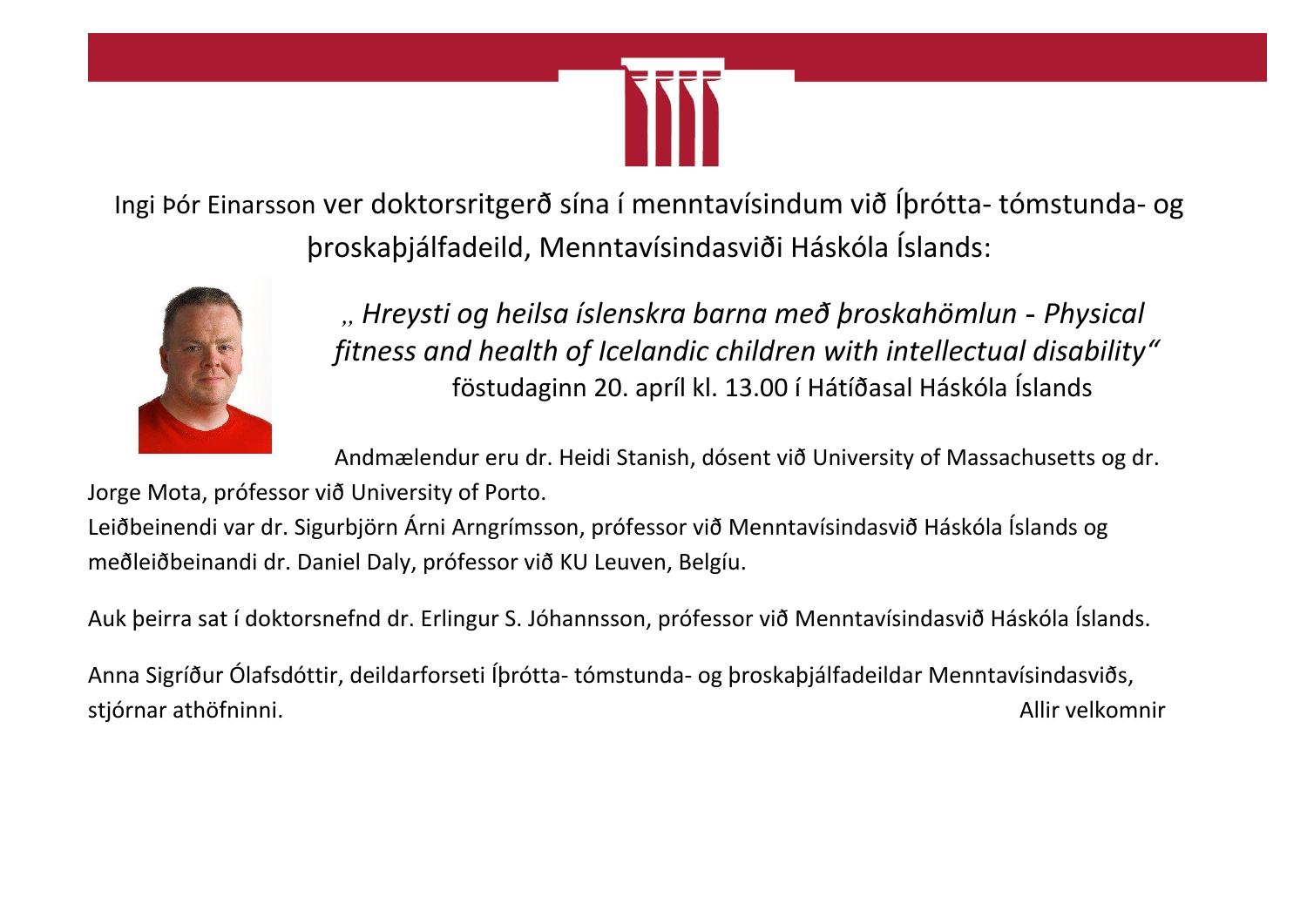## Um verkefnið

Umræðan um minnkandi hreyfingu og versnandi holdafar hjá íslenskum ungmennum hefur verið nokkuð áberandi undanfarin ár. Þrátt fyrir að erlendar rannsóknir hafa bent á að börn með hinar ýmsu fatlanir hreyfi sig minna og sé hættara við að vera of feit en jafnaldrar þeirra án fatlana, er lítið vitað um stöðu mála hjá íslenskum börnum með fatlanir.

Meginmarkmið þessarar rannsóknar var að skoða hreyfingu, þol, holdafar og ýmis viðhorf til hreyfingar meðal tæplega 100 íslenskra ungmenna með þroskahömlun á aldrinum 6-16 ára. Til samanburðar var hópur barna sem ekki hafði neina fötlun skoðaður á sama tíma og á sama hátt.

Niðurstöður sýndu að börn með þroskahömlun voru líklegri til að flokkast of feit, voru með hærri blóðþrýsting og hærra mittismál. Einnig voru börn með þroskahömlun með lægra þol og hreyfðu sig minna en en jafnaldrar þeirra án fötlunar. Engin börn með þroskahömlun náðu ráðlögðum viðmiðum um lágmarkshreyfingu af hárri ákefð á dag, en um þrír fjórðu ófatlaðra barna náðu þeim viðmiðum. Við nánari skoðun á hreyfimynstri barnanna kom í ljós að börnin með þroskahömlun fengu stærstan hluta hreyfingar sinnar á skólatíma og eins voru þau meira kyrrset eftir skóla en á skólatímanum sjálfum. Þessu var öfugt farið hjá börnum án fötlunar.

Hóparnir tveir hafa mismunandi ástæður til að stunda hreyfingu, þar sem börn með þroskahömlun eru alls ekki eins keppnisdrifin og ófötluðu börnin en höfðu meiri áhyggjur af holdafari sínu. Einnig kom í ljós að þekking fötluðu barnanna og fjölskyldna þeirra á mikilvægi hreyfingar sé ekki góð, því stór hluti þeirra taldi sig vera að hreyfa sig alveg nóg, þó að raunin væri allt önnur.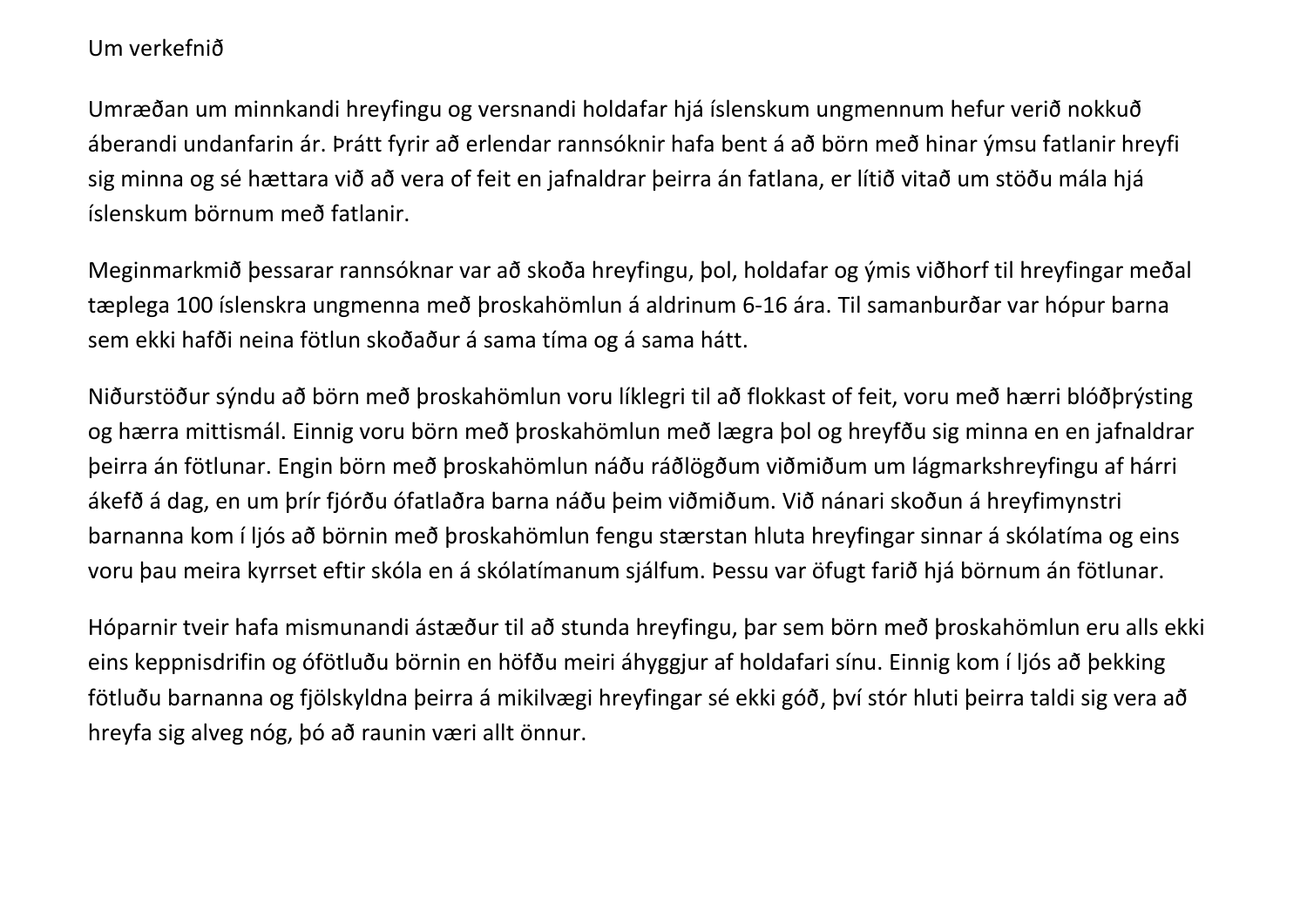## Enska

Children and adolescents in Iceland and biggest part of the western world have been increasing their adiposity and decreasing their physical activity over the past decades. Although studies from other countries indicate that children with intellectual disability (ID) have a high prevalence of overweight and obesity, little is known about disabled children in Iceland in this context.

The main aims of this study were to investigate physical activity, fitness, adiposity, and reasons to take part in sport and physical activity among children with ID. Nearly 100 children and adolescents with ID took part in this study as well as 100 typically developed individuals (TDI) at the same age.

Results showed that Icelandic children with ID are more likely to be overweight and obese, to have higher blood pressure and waist circumference than their TDI peers. They also had lower aerobic fitness and had less physical activity. No children with ID reached recommended time of moderate- to vigorous physical activity during the day. Children with ID also accumulated more of their physical activity during school hours and were less sedentary during that time of the day than after school hours. Opposite pattern was observed among TDI children.

The two groups named different reasons to take part in sport and physical activity, where children with ID were much less competitively driven but more concerned about their body fat than TDI children. Further, children with ID and their families were less aware of the importance of physical activity because many of them considered their physical activity to be sufficient even though very few even came close.